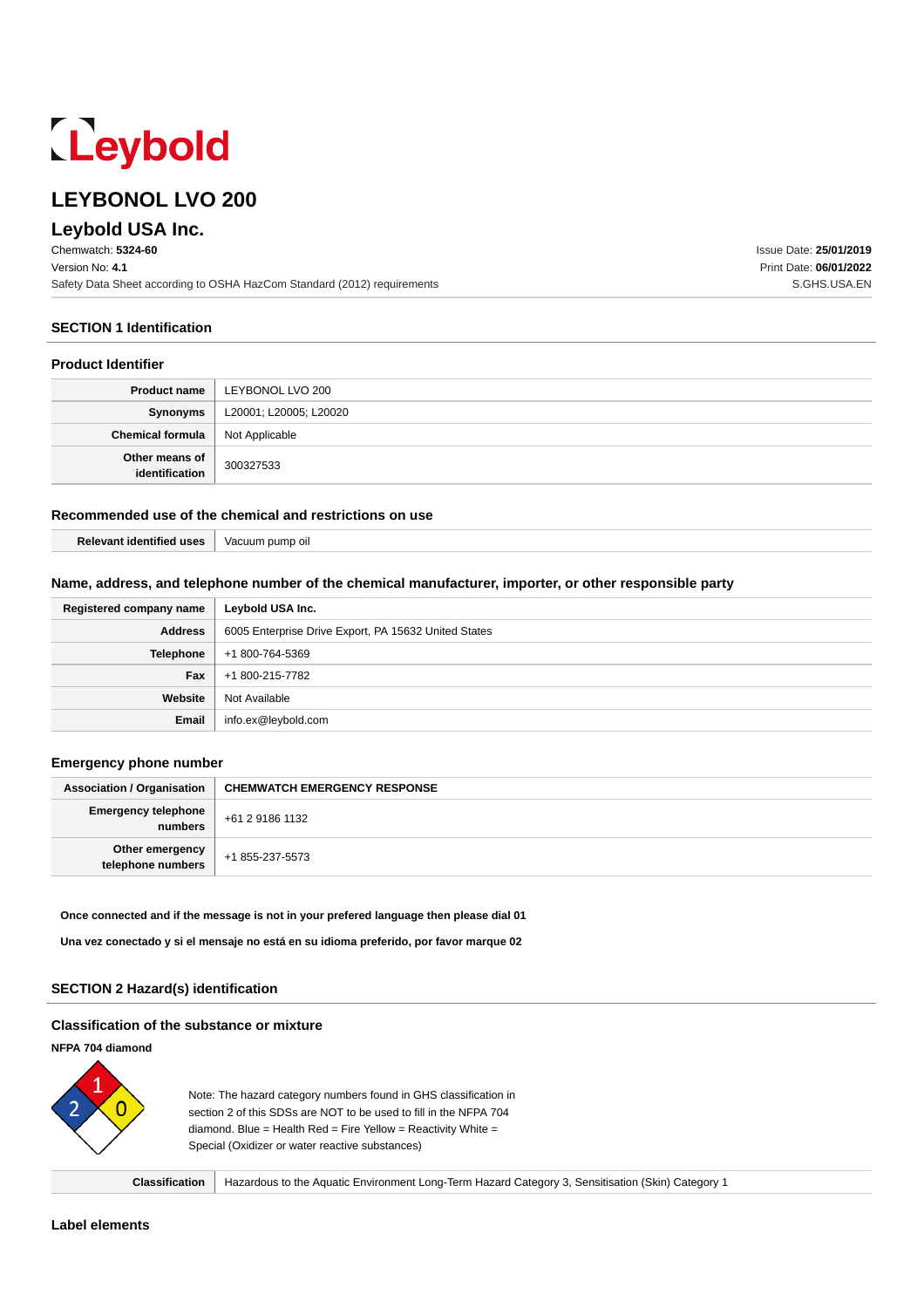| Hazard pictogram(s)   |  |
|-----------------------|--|
| Signal word   Warning |  |
|                       |  |

#### **Hazard statement(s)**

| H412 | Harmful to aquatic life with long lasting effects. |
|------|----------------------------------------------------|
| H317 | cause an allergic skin reaction.<br>ivid'          |

## **Hazard(s) not otherwise classified**

Not Applicable

## **Precautionary statement(s) Prevention**

| P280             | Wear protective gloves and protective clothing.                      |
|------------------|----------------------------------------------------------------------|
| P <sub>261</sub> | Avoid breathing mist/vapours/spray.                                  |
| <b>P273</b>      | Avoid release to the environment.                                    |
| P272             | Contaminated work clothing must not be allowed out of the workplace. |

## **Precautionary statement(s) Response**

|           | <b>P302+P352</b>   IF ON SKIN: Wash with plenty of water.                           |
|-----------|-------------------------------------------------------------------------------------|
|           | <b>P333+P313</b>   If skin irritation or rash occurs: Get medical advice/attention. |
| P362+P364 | Take off contaminated clothing and wash it before reuse.                            |

## **Precautionary statement(s) Storage**

Not Applicable

## **Precautionary statement(s) Disposal**

**P501** Dispose of contents/container to authorised hazardous or special waste collection point in accordance with any local regulation.

## **SECTION 3 Composition / information on ingredients**

#### **Substances**

See section below for composition of Mixtures

## **Mixtures**

| <b>CAS No</b> | %[weight]    | Name                       |
|---------------|--------------|----------------------------|
| $90-30-2$     | $0.25 - <$   | phenyl-alpha-naphthylamine |
| 122-39-4      | $0.1 - 0.25$ | diphenylamine              |

## **SECTION 4 First-aid measures**

#### **Description of first aid measures**

| <b>Eye Contact</b>  | If this product comes in contact with the eyes:<br>* Wash out immediately with fresh running water.<br>Ensure complete irrigation of the eye by keeping eyelids apart and away from eye and moving the eyelids by occasionally<br>lifting the upper and lower lids.<br>Seek medical attention without delay; if pain persists or recurs seek medical attention.<br>Removal of contact lenses after an eye injury should only be undertaken by skilled personnel. |
|---------------------|------------------------------------------------------------------------------------------------------------------------------------------------------------------------------------------------------------------------------------------------------------------------------------------------------------------------------------------------------------------------------------------------------------------------------------------------------------------|
| <b>Skin Contact</b> | If skin contact occurs:<br>Immediately remove all contaminated clothing, including footwear.<br>Flush skin and hair with running water (and soap if available).<br>Seek medical attention in event of irritation.                                                                                                                                                                                                                                                |
| Inhalation          | If fumes, aerosols or combustion products are inhaled remove from contaminated area.<br>Other measures are usually unnecessary.                                                                                                                                                                                                                                                                                                                                  |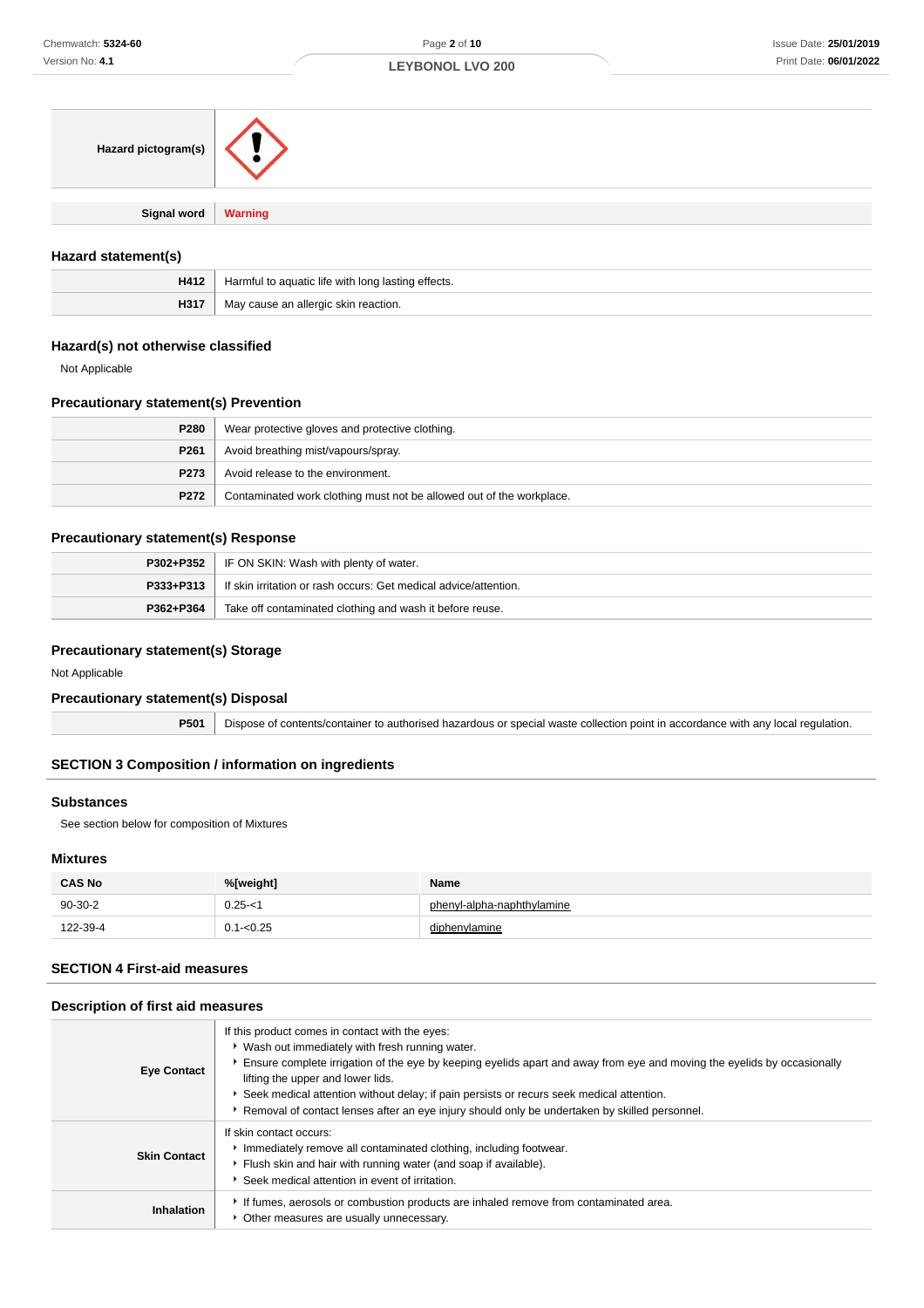|           | If swallowed do <b>NOT</b> induce vomiting.<br>If vomiting occurs, lean patient forward or place on left side (head-down position, if possible) to maintain open airway and<br>prevent aspiration. |
|-----------|----------------------------------------------------------------------------------------------------------------------------------------------------------------------------------------------------|
| Ingestion | Observe the patient carefully.                                                                                                                                                                     |
|           | Never give liquid to a person showing signs of being sleepy or with reduced awareness; i.e. becoming unconscious.                                                                                  |
|           | Give water to rinse out mouth, then provide liquid slowly and as much as casualty can comfortably drink.                                                                                           |
|           | Seek medical advice.                                                                                                                                                                               |

#### **Most important symptoms and effects, both acute and delayed**

See Section 11

## **Indication of any immediate medical attention and special treatment needed**

Treat symptomatically.

## **SECTION 5 Fire-fighting measures**

#### **Extinguishing media**

- $F$ Foam.
- **Dry chemical powder.**
- Carbon dioxide.
- Water spray or fog Large fires only.

#### **Special hazards arising from the substrate or mixture**

| <br>oatibilitv<br>⊢ır<br>∴omr'<br>ாட | Avoid reaction with<br>oxidising agents |
|--------------------------------------|-----------------------------------------|
|--------------------------------------|-----------------------------------------|

## **Special protective equipment and precautions for fire-fighters**

| <b>Fire Fighting</b>         | Alert Fire Brigade and tell them location and nature of hazard.<br>* Wear breathing apparatus plus protective gloves.<br>Prevent, by any means available, spillage from entering drains or water course.<br>► Use water delivered as a fine spray to control fire and cool adjacent area.       |
|------------------------------|-------------------------------------------------------------------------------------------------------------------------------------------------------------------------------------------------------------------------------------------------------------------------------------------------|
| <b>Fire/Explosion Hazard</b> | Combustible.<br>Slight fire hazard when exposed to heat or flame.<br>Heating may cause expansion or decomposition leading to violent rupture of containers.<br>* On combustion, may emit irritating/ toxic fumes.<br>Decomposes on heating and produces toxic fumes of:<br>carbon dioxide (CO2) |

## **SECTION 6 Accidental release measures**

## **Personal precautions, protective equipment and emergency procedures**

See section 8

#### **Environmental precautions**

See section 12

#### **Methods and material for containment and cleaning up**

| <b>Minor Spills</b> | Remove all ignition sources.<br>Clean up all spills immediately.<br>Avoid breathing vapours and contact with skin and eves.<br>Control personal contact with the substance, by using protective equipment. |
|---------------------|------------------------------------------------------------------------------------------------------------------------------------------------------------------------------------------------------------|
| <b>Major Spills</b> | Moderate hazard.<br>Clear area of personnel and move upwind.<br>Alert Fire Brigade and tell them location and nature of hazard.<br>Wear breathing apparatus plus protective gloves.                        |

Personal Protective Equipment advice is contained in Section 8 of the SDS.

#### **SECTION 7 Handling and storage**

# **Precautions for safe handling Safe handling <b>DO NOT** allow clothing wet with material to stay in contact with skin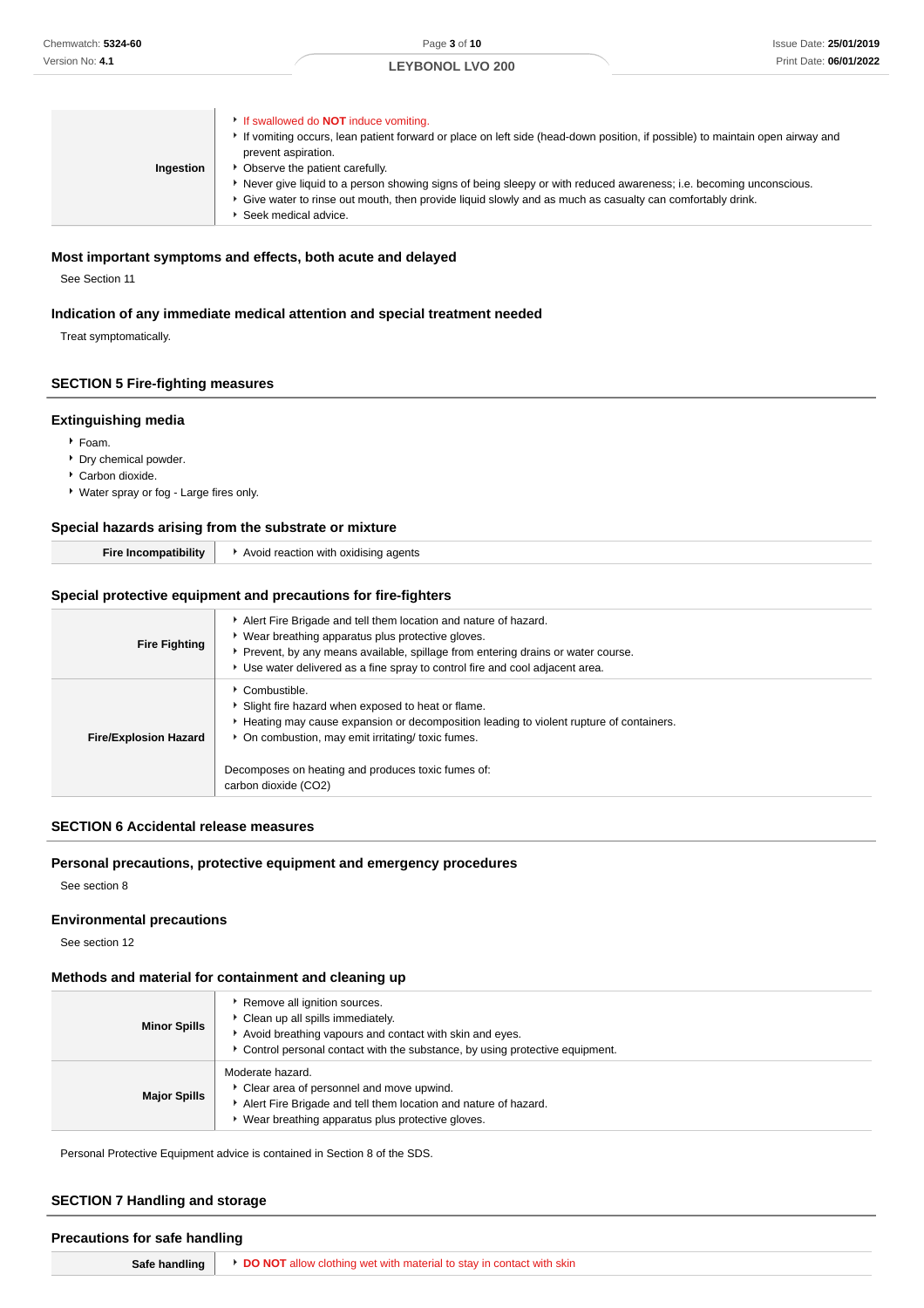|                   | Avoid all personal contact, including inhalation.<br>• Wear protective clothing when risk of exposure occurs.                                                     |
|-------------------|-------------------------------------------------------------------------------------------------------------------------------------------------------------------|
|                   | ▶ Use in a well-ventilated area.<br>Prevent concentration in hollows and sumps.                                                                                   |
| Other information | Store in original containers.<br>Keep containers securely sealed.<br>No smoking, naked lights or ignition sources.<br>Store in a cool, dry, well-ventilated area. |

## **Conditions for safe storage, including any incompatibilities**

| Suitable container      | Metal can or drum<br>Packaging as recommended by manufacturer.<br>Check all containers are clearly labelled and free from leaks. |
|-------------------------|----------------------------------------------------------------------------------------------------------------------------------|
| Storage incompatibility | Avoid reaction with oxidising agents                                                                                             |

## **SECTION 8 Exposure controls / personal protection**

## **Control parameters**

## **Occupational Exposure Limits (OEL)**

## **INGREDIENT DATA**

| <b>Source</b>                                                     | Ingredient    | <b>Material name</b>                                                | <b>TWA</b>                            | <b>STEL</b>      | Peak                    | <b>Notes</b>            |
|-------------------------------------------------------------------|---------------|---------------------------------------------------------------------|---------------------------------------|------------------|-------------------------|-------------------------|
| <b>US OSHA Permissible</b><br>Exposure Limits (PELs)<br>Table Z-3 | diphenylamine | Inert or Nuisance Dust: Total Dust                                  | 15 mg/m $3/50$<br>mppcf               | Not<br>Available | Not<br>Available        | Not<br>Available        |
| <b>US OSHA Permissible</b><br>Exposure Limits (PELs)<br>Table Z-3 | diphenylamine | Inert or Nuisance Dust: Respirable fraction                         | $5 \,\mathrm{mg/m}$ $3 / 15$<br>mppcf | Not<br>Available | Not<br>Available        | Not<br>Available        |
| <b>US OSHA Permissible</b><br>Exposure Limits (PELs)<br>Table Z-1 | diphenylamine | Particulates Not Otherwise Regulated<br>(PNOR) - Total dust         | $15 \text{ mg/m}$                     | Not<br>Available | Not<br>Available        | <b>Not</b><br>Available |
| <b>US OSHA Permissible</b><br>Exposure Limits (PELs)<br>Table Z-1 | diphenylamine | Particulates Not Otherwise Regulated<br>(PNOR)- Respirable fraction | $5 \text{ mg/m}$ 3                    | Not<br>Available | <b>Not</b><br>Available | <b>Not</b><br>Available |
| US NIOSH Recommended<br>Exposure Limits (RELs)                    | diphenylamine | Diphenylamine                                                       | $10 \text{ mg/m}$                     | Not<br>Available | <b>Not</b><br>Available | <b>Not</b><br>Available |
| US ACGIH Threshold Limit<br>Values (TLV)                          | diphenylamine | Diphenylamine                                                       | $10$ mg/m $3$                         | Not<br>Available | Not<br>Available        | A <sub>4</sub>          |

## **Emergency Limits**

| Ingredient                 | TEEL-1               | TEEL-2    |                     | TEEL-3    |
|----------------------------|----------------------|-----------|---------------------|-----------|
| diphenylamine              | $30 \text{ mg/m}$    | 180 mg/m3 |                     | 220 mg/m3 |
|                            |                      |           |                     |           |
| Ingredient                 | <b>Original IDLH</b> |           | <b>Revised IDLH</b> |           |
| phenyl-alpha-naphthylamine | Not Available        |           | Not Available       |           |
| diphenylamine              | Not Available        |           | Not Available       |           |

## **Occupational Exposure Banding**

| Ingredient                 | <b>Occupational Exposure Band Rating</b>                                                                                                                                                                                                                                                                                                                                 | <b>Occupational Exposure Band Limit</b> |  |  |
|----------------------------|--------------------------------------------------------------------------------------------------------------------------------------------------------------------------------------------------------------------------------------------------------------------------------------------------------------------------------------------------------------------------|-----------------------------------------|--|--|
| phenyl-alpha-naphthylamine |                                                                                                                                                                                                                                                                                                                                                                          | $\leq$ 0.01 mg/m <sup>3</sup>           |  |  |
| Notes:                     | Occupational exposure banding is a process of assigning chemicals into specific categories or bands based on a chemical's<br>potency and the adverse health outcomes associated with exposure. The output of this process is an occupational exposure<br>band (OEB), which corresponds to a range of exposure concentrations that are expected to protect worker health. |                                         |  |  |

## **Exposure controls**

| Appropriate engineering<br>controls | Engineering controls are used to remove a hazard or place a barrier between the worker and the hazard. Well-designed<br>engineering controls can be highly effective in protecting workers and will typically be independent of worker interactions to<br>provide this high level of protection.<br>The basic types of engineering controls are:<br>Process controls which involve changing the way a job activity or process is done to reduce the risk.<br>Enclosure and/or isolation of emission source which keeps a selected hazard "physically" away from the worker and ventilation |
|-------------------------------------|--------------------------------------------------------------------------------------------------------------------------------------------------------------------------------------------------------------------------------------------------------------------------------------------------------------------------------------------------------------------------------------------------------------------------------------------------------------------------------------------------------------------------------------------------------------------------------------------|
|-------------------------------------|--------------------------------------------------------------------------------------------------------------------------------------------------------------------------------------------------------------------------------------------------------------------------------------------------------------------------------------------------------------------------------------------------------------------------------------------------------------------------------------------------------------------------------------------------------------------------------------------|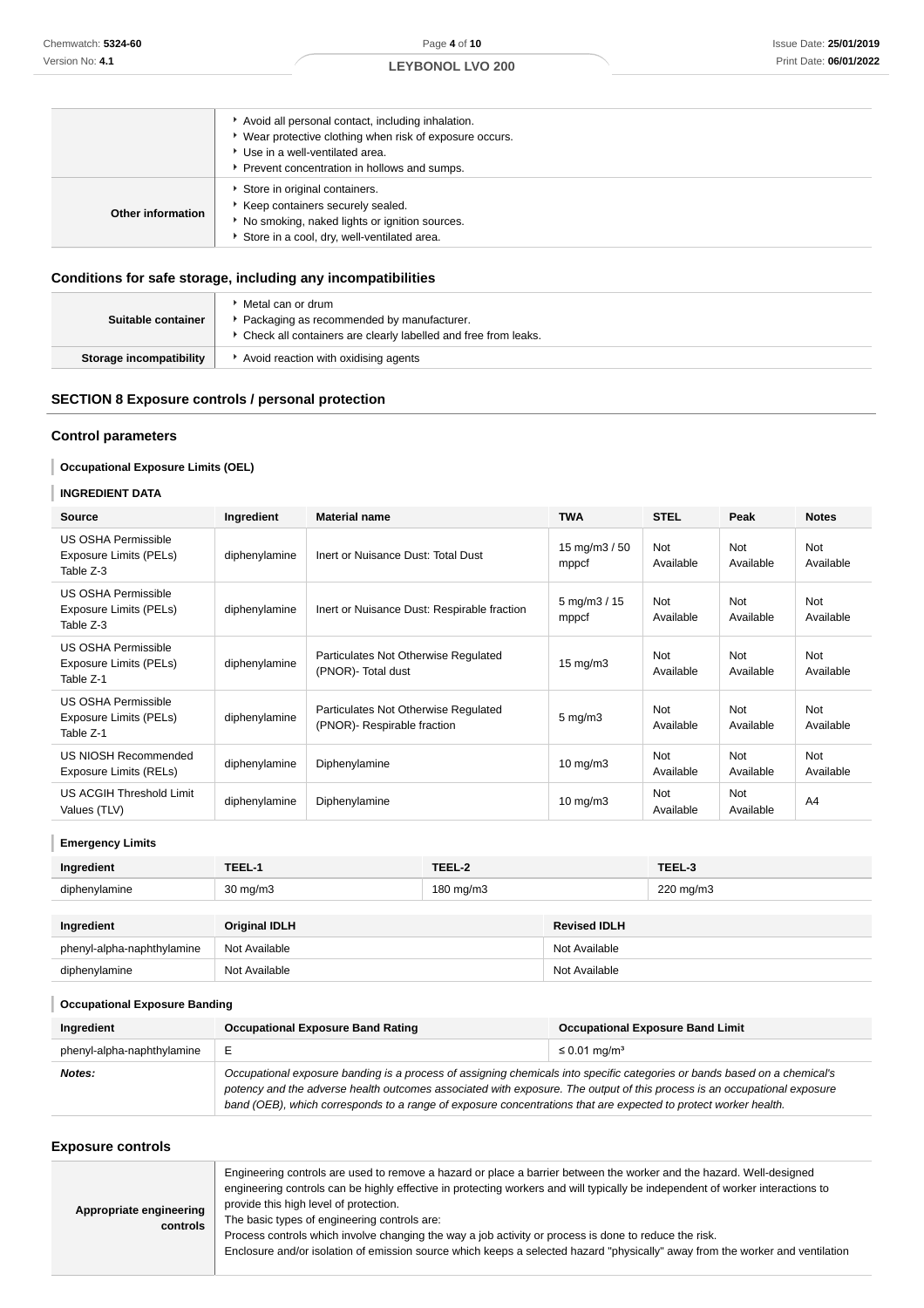Page **5** of **10**

## **LEYBONOL LVO 200**

|                            | that strategically "adds" and "removes" air in the work environment.                                                                                                                                                                                                                                                                                                                                                                                                                                                                                                                                                                                                                                     |  |  |
|----------------------------|----------------------------------------------------------------------------------------------------------------------------------------------------------------------------------------------------------------------------------------------------------------------------------------------------------------------------------------------------------------------------------------------------------------------------------------------------------------------------------------------------------------------------------------------------------------------------------------------------------------------------------------------------------------------------------------------------------|--|--|
| <b>Personal protection</b> |                                                                                                                                                                                                                                                                                                                                                                                                                                                                                                                                                                                                                                                                                                          |  |  |
| Eye and face protection    | Safety glasses with side shields.<br>Chemical goggles.<br>Contact lenses may pose a special hazard; soft contact lenses may absorb and concentrate irritants. A written policy<br>document, describing the wearing of lenses or restrictions on use, should be created for each workplace or task.                                                                                                                                                                                                                                                                                                                                                                                                       |  |  |
| <b>Skin protection</b>     | See Hand protection below                                                                                                                                                                                                                                                                                                                                                                                                                                                                                                                                                                                                                                                                                |  |  |
| Hands/feet protection      | * Wear chemical protective gloves, e.g. PVC.<br>• Wear safety footwear or safety gumboots, e.g. Rubber<br>The selection of suitable gloves does not only depend on the material, but also on further marks of quality which vary from<br>manufacturer to manufacturer. Where the chemical is a preparation of several substances, the resistance of the glove material<br>can not be calculated in advance and has therefore to be checked prior to the application.<br>The exact break through time for substances has to be obtained from the manufacturer of the protective gloves and has to be<br>observed when making a final choice.<br>Personal hygiene is a key element of effective hand care. |  |  |
| <b>Body protection</b>     | See Other protection below                                                                                                                                                                                                                                                                                                                                                                                                                                                                                                                                                                                                                                                                               |  |  |
| Other protection           | • Overalls.<br>P.V.C apron.<br><b>Barrier cream.</b><br>Skin cleansing cream.                                                                                                                                                                                                                                                                                                                                                                                                                                                                                                                                                                                                                            |  |  |

## **SECTION 9 Physical and chemical properties**

## **Information on basic physical and chemical properties**

| Appearance                                      | Yellow liquid.  |                                                   |                |
|-------------------------------------------------|-----------------|---------------------------------------------------|----------------|
|                                                 |                 |                                                   |                |
| <b>Physical state</b>                           | Liquid          | Relative density (Water =<br>1)                   | 0.924          |
| Odour                                           | Not Available   | <b>Partition coefficient</b><br>n-octanol / water | Not Available  |
| <b>Odour threshold</b>                          | Not Available   | Auto-ignition temperature<br>$(^{\circ}C)$        | Not Available  |
| pH (as supplied)                                | Not Available   | Decomposition<br>temperature                      | Not Available  |
| Melting point / freezing<br>point (°C)          | $-49$ (pour pt) | Viscosity (cSt)                                   | 28.5 @ 40C     |
| Initial boiling point and<br>boiling range (°C) | Not Available   | Molecular weight (g/mol)                          | Not Applicable |
| Flash point (°C)                                | 242             | <b>Taste</b>                                      | Not Available  |
| <b>Evaporation rate</b>                         | Not Available   | <b>Explosive properties</b>                       | Not Available  |
| <b>Flammability</b>                             | Not Applicable  | <b>Oxidising properties</b>                       | Not Available  |
| <b>Upper Explosive Limit (%)</b>                | Not Available   | <b>Surface Tension (dyn/cm</b><br>or mN/m)        | Not Available  |
| Lower Explosive Limit (%)                       | Not Available   | <b>Volatile Component (%vol)</b>                  | Not Available  |
| Vapour pressure (kPa)                           | Not Available   | Gas group                                         | Not Available  |
| Solubility in water                             | Not Available   | pH as a solution (%)                              | Not Available  |
| Vapour density (Air = 1)                        | Not Available   | VOC g/L                                           | Not Available  |

## **SECTION 10 Stability and reactivity**

| Reactivity                            | See section 7                                                                                                                        |
|---------------------------------------|--------------------------------------------------------------------------------------------------------------------------------------|
| <b>Chemical stability</b>             | • Unstable in the presence of incompatible materials.<br>▶ Product is considered stable.<br>Hazardous polymerisation will not occur. |
| Possibility of hazardous<br>reactions | See section 7                                                                                                                        |
| <b>Conditions to avoid</b>            | See section 7                                                                                                                        |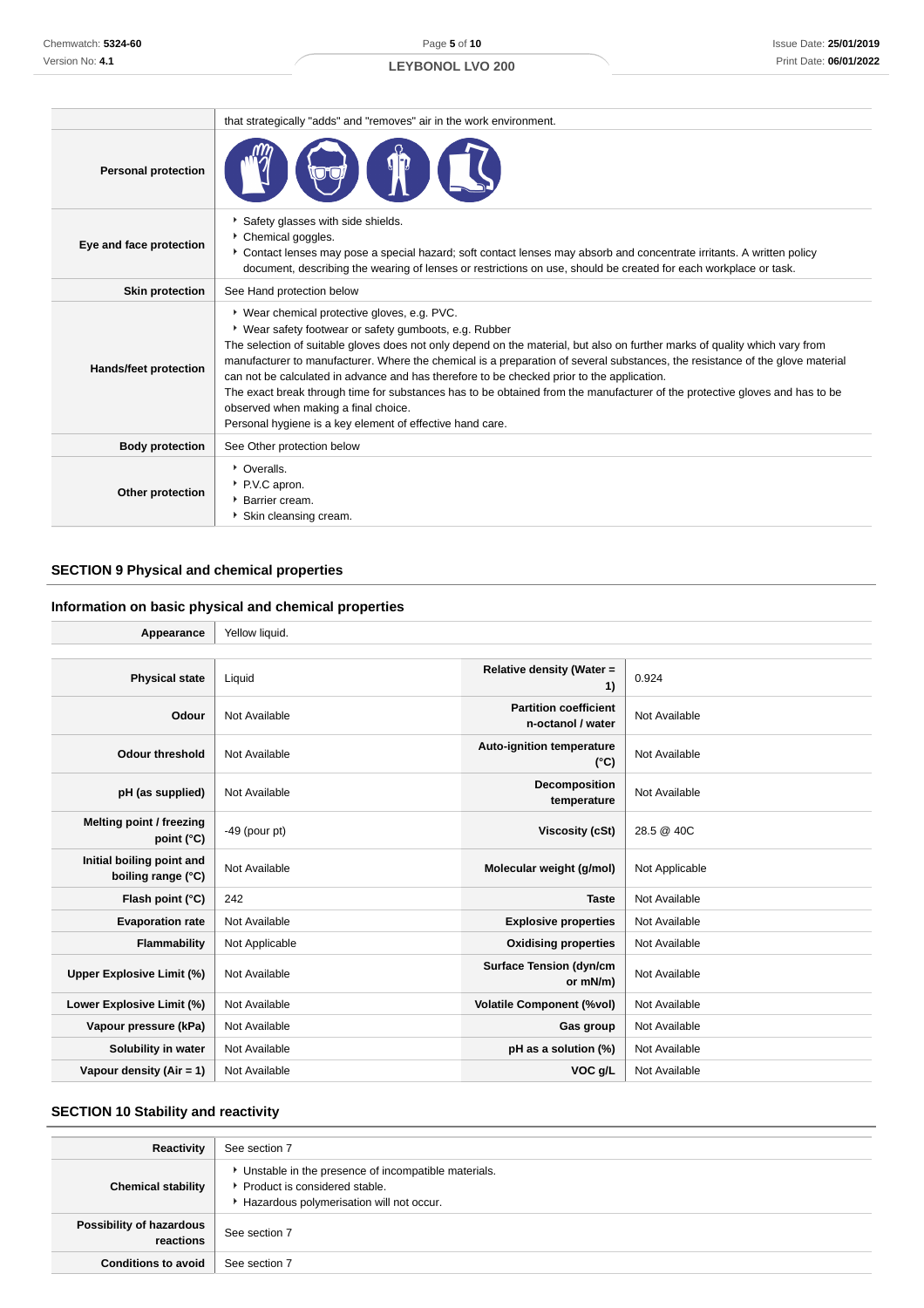# Page **6** of **10**

**LEYBONOL LVO 200**

| Incompatible materials   See section 7 |               |
|----------------------------------------|---------------|
| Hazardous decomposition<br>products    | See section 5 |
|                                        |               |

# **SECTION 11 Toxicological information**

## **Information on toxicological effects**

| <b>Inhaled</b>      | The material is not thought to produce adverse health effects or irritation of the respiratory tract (as classified by EC Directives<br>using animal models). Nevertheless, good hygiene practice requires that exposure be kept to a minimum and that suitable control<br>measures be used in an occupational setting.                                               |
|---------------------|-----------------------------------------------------------------------------------------------------------------------------------------------------------------------------------------------------------------------------------------------------------------------------------------------------------------------------------------------------------------------|
| Ingestion           | The material has NOT been classified by EC Directives or other classification systems as "harmful by ingestion". This is because<br>of the lack of corroborating animal or human evidence.                                                                                                                                                                            |
| <b>Skin Contact</b> | Skin contact is not thought to have harmful health effects (as classified under EC Directives); the material may still produce<br>health damage following entry through wounds, lesions or abrasions.                                                                                                                                                                 |
| Eye                 | Although the liquid is not thought to be an irritant (as classified by EC Directives), direct contact with the eye may produce<br>transient discomfort characterised by tearing or conjunctival redness (as with windburn).                                                                                                                                           |
| <b>Chronic</b>      | Principal routes of exposure are by accidental skin and eye contact and by inhalation of vapours especially at higher<br>temperatures.<br>As with any chemical product, contact with unprotected bare skin; inhalation of vapour, mist or dust in work place atmosphere; or<br>ingestion in any form, should be avoided by observing good occupational work practice. |

|                                | <b>TOXICITY</b>                                  | <b>IRRITATION</b>                                                                                                                                                                                                               |  |
|--------------------------------|--------------------------------------------------|---------------------------------------------------------------------------------------------------------------------------------------------------------------------------------------------------------------------------------|--|
| <b>LEYBONOL LVO 200</b>        | Not Available                                    | Not Available                                                                                                                                                                                                                   |  |
|                                | <b>TOXICITY</b>                                  | <b>IRRITATION</b>                                                                                                                                                                                                               |  |
|                                | Dermal (rabbit) LD50: >5000 mg/kg[1]             | Eye(rabbit): slight irritant *                                                                                                                                                                                                  |  |
| phenyl-alpha-<br>naphthylamine | Oral (Mouse) LD50; 1231 mg/kg <sup>[2]</sup>     | Eye: no adverse effect observed (not irritating)[1]                                                                                                                                                                             |  |
|                                |                                                  | Skin (rabbit): non-irritating *                                                                                                                                                                                                 |  |
|                                |                                                  | Skin: no adverse effect observed (not irritating)[1]                                                                                                                                                                            |  |
|                                | <b>TOXICITY</b>                                  | <b>IRRITATION</b>                                                                                                                                                                                                               |  |
| diphenylamine                  | Dermal (rabbit) LD50: >2000 mg/kg <sup>[2]</sup> | Eye: adverse effect observed (irritating)[1]                                                                                                                                                                                    |  |
|                                | Oral (Guinea) LD50; 300 mg/kg <sup>[2]</sup>     | Skin: no adverse effect observed (not irritating)[1]                                                                                                                                                                            |  |
| Legend:                        |                                                  | 1. Value obtained from Europe ECHA Registered Substances - Acute toxicity 2.* Value obtained from manufacturer's SDS.<br>Unless otherwise specified data extracted from RTECS - Register of Toxic Effect of chemical Substances |  |

| Asthma-like symptoms may continue for months or even years after exposure to the material ends. This may be due to a                                                                                                                                                                                                                                                                                                                                                                                                                                                                                                                                                                                                                                                                                                                                                                                                                 |
|--------------------------------------------------------------------------------------------------------------------------------------------------------------------------------------------------------------------------------------------------------------------------------------------------------------------------------------------------------------------------------------------------------------------------------------------------------------------------------------------------------------------------------------------------------------------------------------------------------------------------------------------------------------------------------------------------------------------------------------------------------------------------------------------------------------------------------------------------------------------------------------------------------------------------------------|
| non-allergic condition known as reactive airways dysfunction syndrome (RADS) which can occur after exposure to high levels of<br>highly irritating compound. Main criteria for diagnosing RADS include the absence of previous airways disease in a non-atopic<br>individual, with sudden onset of persistent asthma-like symptoms within minutes to hours of a documented exposure to the<br>irritant. Other criteria for diagnosis of RADS include a reversible airflow pattern on lung function tests, moderate to severe<br>bronchial hyperreactivity on methacholine challenge testing, and the lack of minimal lymphocytic inflammation, without<br>eosinophilia.                                                                                                                                                                                                                                                              |
|                                                                                                                                                                                                                                                                                                                                                                                                                                                                                                                                                                                                                                                                                                                                                                                                                                                                                                                                      |
| when swallowed and it did not cause irritation to the skin and eyes. However, it caused skin sensitisation. The substance seems<br>to affect the liver and kidneys but the actual effects are not known. * [Bayer]<br>Heating of substituted diphenylamines may generate vapours which can irritate the eyes and airways. Drying of skin and mucous<br>membranes leading to irritation may occur with prolonged or repeated contact. Overexposure may cause skin and airway<br>irritation with dizziness and flu-like symptoms. All show a slight to very low order of toxicity following oral or topical administration.<br>Diphenylamine and all its substituted derivatives show slight to moderate acute toxicity. Overall, it is not considered to cause<br>mutations or genetic toxicity. In animal testing, higher concentrations appear to reduce the number of viable offspring.<br>ADI: 0.02 mg/kg/day NOEL: 1.5 mg/kg/day |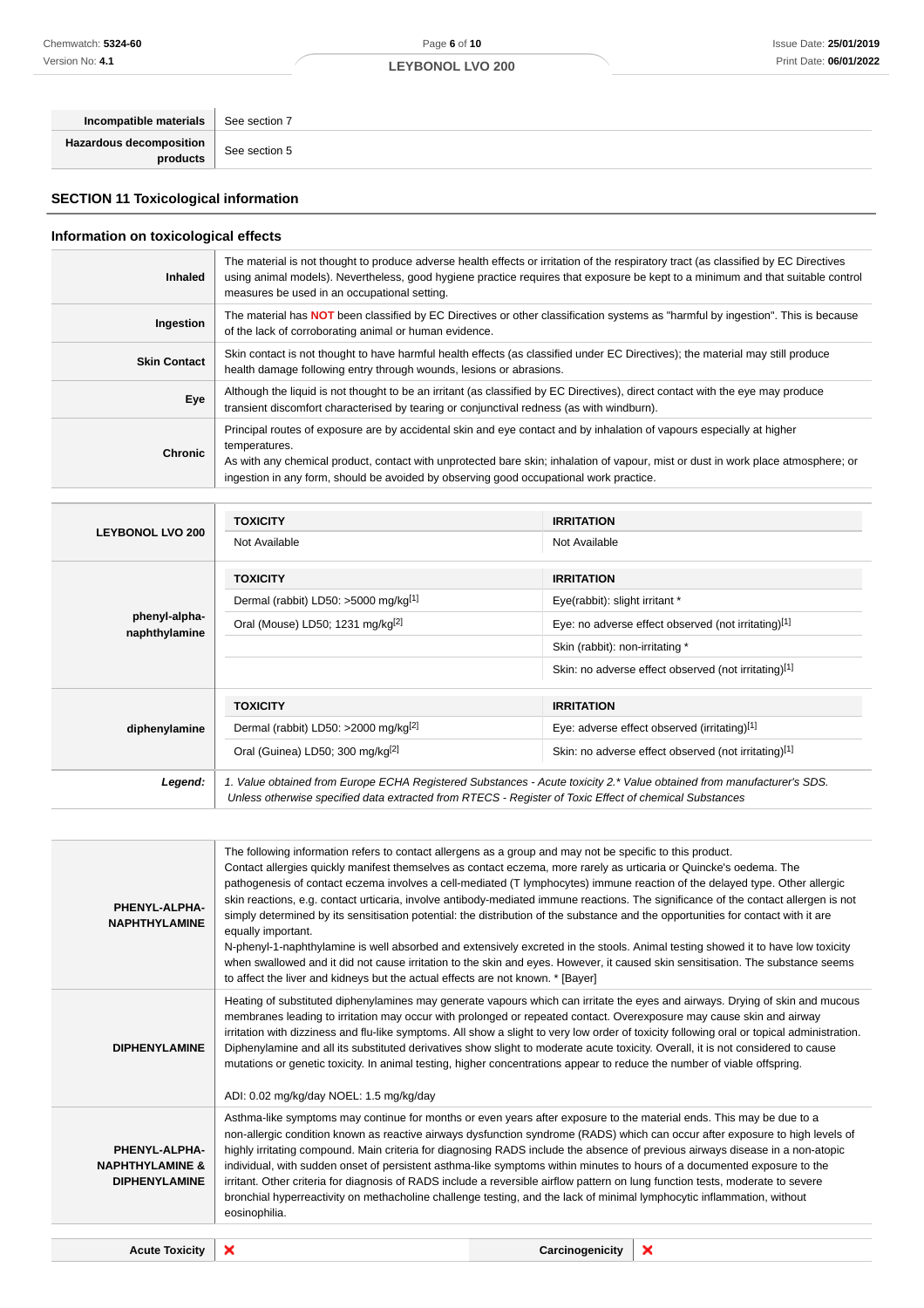| <b>Skin Irritation/Corrosion</b>     | × | Reproductivity                  | ×                                                                                                  |
|--------------------------------------|---|---------------------------------|----------------------------------------------------------------------------------------------------|
| Serious Eye<br>Damage/Irritation     |   | <b>STOT - Single Exposure</b>   | ×                                                                                                  |
| Respiratory or Skin<br>sensitisation |   | <b>STOT - Repeated Exposure</b> | ×                                                                                                  |
| <b>Mutagenicity</b>                  | × | <b>Aspiration Hazard</b>        | $\boldsymbol{\mathsf{x}}$                                                                          |
|                                      |   | Legend:                         | $\blacktriangleright$ - Data either not available or does not fill the criteria for classification |

## **SECTION 12 Ecological information**

| Chemwatch: 5324-60                                                                       |                             | Page 7 of 10                                                                                                                                                                                                                                                                                                                                                                        |         |                                                               |                                                                                                    |                 | <b>Issue Date: 25/01/20</b> |
|------------------------------------------------------------------------------------------|-----------------------------|-------------------------------------------------------------------------------------------------------------------------------------------------------------------------------------------------------------------------------------------------------------------------------------------------------------------------------------------------------------------------------------|---------|---------------------------------------------------------------|----------------------------------------------------------------------------------------------------|-----------------|-----------------------------|
| Version No: 4.1                                                                          |                             | <b>LEYBONOL LVO 200</b>                                                                                                                                                                                                                                                                                                                                                             |         |                                                               |                                                                                                    |                 | Print Date: 06/01/20:       |
|                                                                                          |                             |                                                                                                                                                                                                                                                                                                                                                                                     |         |                                                               |                                                                                                    |                 |                             |
| <b>Skin Irritation/Corrosion</b>                                                         | ×                           |                                                                                                                                                                                                                                                                                                                                                                                     |         | Reproductivity                                                | ×                                                                                                  |                 |                             |
| <b>Serious Eye</b><br>Damage/Irritation                                                  | ×                           |                                                                                                                                                                                                                                                                                                                                                                                     |         | ×<br><b>STOT - Single Exposure</b>                            |                                                                                                    |                 |                             |
| <b>Respiratory or Skin</b><br>sensitisation                                              | ✔                           |                                                                                                                                                                                                                                                                                                                                                                                     |         | <b>STOT - Repeated Exposure</b>                               | ×                                                                                                  |                 |                             |
| <b>Mutagenicity</b>                                                                      | ×                           |                                                                                                                                                                                                                                                                                                                                                                                     |         | <b>Aspiration Hazard</b>                                      | ×                                                                                                  |                 |                             |
| <b>SECTION 12 Ecological information</b>                                                 |                             |                                                                                                                                                                                                                                                                                                                                                                                     | Legend: | $\blacktriangleright$ - Data available to make classification | $\blacktriangleright$ - Data either not available or does not fill the criteria for classification |                 |                             |
| <b>Toxicity</b>                                                                          |                             |                                                                                                                                                                                                                                                                                                                                                                                     |         |                                                               |                                                                                                    |                 |                             |
|                                                                                          | <b>Endpoint</b>             | <b>Test Duration (hr)</b>                                                                                                                                                                                                                                                                                                                                                           |         | <b>Species</b>                                                |                                                                                                    | Value           | <b>Source</b>               |
| <b>LEYBONOL LVO 200</b>                                                                  | Not                         |                                                                                                                                                                                                                                                                                                                                                                                     |         |                                                               |                                                                                                    | Not             | Not                         |
|                                                                                          | Available                   | Not Available                                                                                                                                                                                                                                                                                                                                                                       |         | Not Available                                                 |                                                                                                    | Available       | Available                   |
|                                                                                          | <b>Endpoint</b>             | <b>Test Duration (hr)</b>                                                                                                                                                                                                                                                                                                                                                           |         | <b>Species</b>                                                |                                                                                                    | Value           | <b>Source</b>               |
|                                                                                          | <b>BCF</b>                  | 1344h                                                                                                                                                                                                                                                                                                                                                                               |         | Fish                                                          |                                                                                                    | 427-2730        | 7                           |
|                                                                                          | NOEC(ECx)                   | 72h                                                                                                                                                                                                                                                                                                                                                                                 |         | Algae or other aquatic plants                                 |                                                                                                    | $0.004$ mg/l    | 2                           |
| phenyl-alpha-<br>naphthylamine                                                           | LC50                        | 96h                                                                                                                                                                                                                                                                                                                                                                                 |         | Fish                                                          |                                                                                                    | $0.44$ mg/l     | 2                           |
|                                                                                          | <b>EC50</b>                 | 72h                                                                                                                                                                                                                                                                                                                                                                                 |         | Algae or other aquatic plants                                 |                                                                                                    | $0.034$ mg/l    | 2                           |
|                                                                                          | EC50                        | 48h                                                                                                                                                                                                                                                                                                                                                                                 |         | Crustacea                                                     |                                                                                                    | $0.3$ mg/l      | 2                           |
|                                                                                          | EC50                        | 96h                                                                                                                                                                                                                                                                                                                                                                                 |         | Algae or other aquatic plants                                 |                                                                                                    | $0.34$ mg/l     | $\overline{c}$              |
|                                                                                          | <b>Endpoint</b>             | <b>Test Duration (hr)</b>                                                                                                                                                                                                                                                                                                                                                           |         | <b>Species</b>                                                | Value                                                                                              |                 | <b>Source</b>               |
|                                                                                          | EC50(ECx)                   | 72h                                                                                                                                                                                                                                                                                                                                                                                 |         | Algae or other aquatic plants                                 |                                                                                                    | $0.048$ mg/l    | 1                           |
| diphenylamine                                                                            | <b>BCF</b>                  | 1344h                                                                                                                                                                                                                                                                                                                                                                               |         | Fish                                                          |                                                                                                    | 51-253          | 7                           |
|                                                                                          | LC50                        | 96h                                                                                                                                                                                                                                                                                                                                                                                 |         | Fish                                                          |                                                                                                    | 2.088-3.596mg/L | 4                           |
|                                                                                          | <b>EC50</b>                 | 72h                                                                                                                                                                                                                                                                                                                                                                                 |         | Algae or other aquatic plants                                 |                                                                                                    | $0.048$ mg/l    | 1                           |
|                                                                                          | <b>EC50</b>                 | 48h                                                                                                                                                                                                                                                                                                                                                                                 |         | Crustacea                                                     |                                                                                                    | 0.27-0.36mg/l   | 4                           |
| Legend:                                                                                  | Vendor Data                 | Extracted from 1. IUCLID Toxicity Data 2. Europe ECHA Registered Substances - Ecotoxicological Information - Aquatic Toxicity<br>3. EPIWIN Suite V3.12 (QSAR) - Aquatic Toxicity Data (Estimated) 4. US EPA, Ecotox database - Aquatic Toxicity Data 5.<br>ECETOC Aquatic Hazard Assessment Data 6. NITE (Japan) - Bioconcentration Data 7. METI (Japan) - Bioconcentration Data 8. |         |                                                               |                                                                                                    |                 |                             |
| equipment or disposing of equipment wash-waters.<br><b>Persistence and degradability</b> |                             | Harmful to aquatic organisms, may cause long-term adverse effects in the aquatic environment.<br>Do NOT allow product to come in contact with surface waters or to intertidal areas below the mean high water mark. Do not contaminate water when cleaning<br>Wastes resulting from use of the product must be disposed of on site or at approved waste sites.                      |         |                                                               |                                                                                                    |                 |                             |
| Ingredient                                                                               | Persistence: Water/Soil     |                                                                                                                                                                                                                                                                                                                                                                                     |         |                                                               | Persistence: Air                                                                                   |                 |                             |
| phenyl-alpha-naphthylamine                                                               | <b>HIGH</b>                 |                                                                                                                                                                                                                                                                                                                                                                                     |         |                                                               | <b>HIGH</b>                                                                                        |                 |                             |
| diphenylamine                                                                            | LOW (Half-life $=$ 56 days) |                                                                                                                                                                                                                                                                                                                                                                                     |         |                                                               | Not Available                                                                                      |                 |                             |
| <b>Bioaccumulative potential</b>                                                         |                             |                                                                                                                                                                                                                                                                                                                                                                                     |         |                                                               |                                                                                                    |                 |                             |
| Ingredient                                                                               | <b>Bioaccumulation</b>      |                                                                                                                                                                                                                                                                                                                                                                                     |         |                                                               |                                                                                                    |                 |                             |
| phenyl-alpha-naphthylamine                                                               | $HIGH (BCF = 2730)$         |                                                                                                                                                                                                                                                                                                                                                                                     |         |                                                               |                                                                                                    |                 |                             |
| diphenylamine                                                                            | LOW (BCF = $253$ )          |                                                                                                                                                                                                                                                                                                                                                                                     |         |                                                               |                                                                                                    |                 |                             |
| <b>Mobility in soil</b>                                                                  |                             |                                                                                                                                                                                                                                                                                                                                                                                     |         |                                                               |                                                                                                    |                 |                             |
| Ingredient                                                                               | <b>Mobility</b>             |                                                                                                                                                                                                                                                                                                                                                                                     |         |                                                               |                                                                                                    |                 |                             |
| phenyl-alpha-naphthylamine                                                               | LOW ( $KOC = 21390$ )       |                                                                                                                                                                                                                                                                                                                                                                                     |         |                                                               |                                                                                                    |                 |                             |
| diphenylamine                                                                            | LOW ( $KOC = 1887$ )        |                                                                                                                                                                                                                                                                                                                                                                                     |         |                                                               |                                                                                                    |                 |                             |

## **Persistence and degradability**

| Ingredient                 | Persistence: Water/Soil   | <b>Persistence: Air</b> |
|----------------------------|---------------------------|-------------------------|
| phenyl-alpha-naphthylamine | <b>HIGH</b>               | <b>HIGH</b>             |
| diphenylamine              | LOW (Half-life = 56 days) | Not Available           |

#### **Bioaccumulative potential**

| Ingredient                 | <b>Bioaccumulation</b> |
|----------------------------|------------------------|
| phenyl-alpha-naphthylamine | $HIGH (BCF = 2730)$    |
| diphenylamine              | LOW (BCF = $253$ )     |

## **Mobility in soil**

| Ingredient                 | <b>Mobility</b>      |
|----------------------------|----------------------|
| phenyl-alpha-naphthylamine | LOW (KOC = 21390)    |
| diphenylamine              | LOW ( $KOC = 1887$ ) |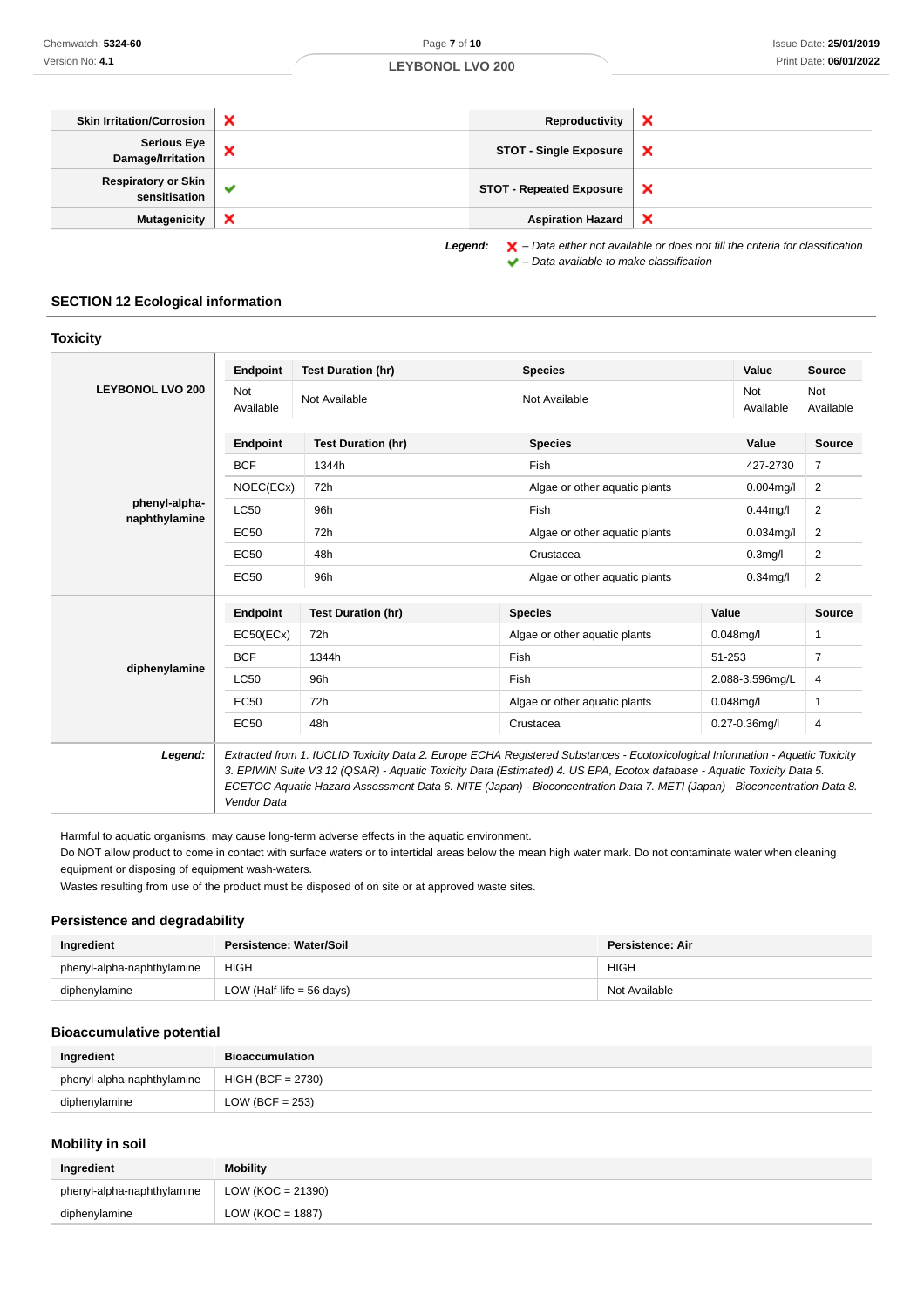## **LEYBONOL LVO 200**

#### **SECTION 13 Disposal considerations**

#### **Waste treatment methods**

|                            | Legislation addressing waste disposal requirements may differ by country, state and/ or territory. Each user must refer to laws<br>operating in their area. In some areas, certain wastes must be tracked. |
|----------------------------|------------------------------------------------------------------------------------------------------------------------------------------------------------------------------------------------------------|
|                            | A Hierarchy of Controls seems to be common - the user should investigate:                                                                                                                                  |
|                            |                                                                                                                                                                                                            |
|                            | Reduction                                                                                                                                                                                                  |
|                            | ▶ Reuse                                                                                                                                                                                                    |
|                            | ▶ Recycling                                                                                                                                                                                                |
|                            | ▶ Disposal (if all else fails)                                                                                                                                                                             |
| <b>Product / Packaging</b> | This material may be recycled if unused, or if it has not been contaminated so as to make it unsuitable for its intended use.                                                                              |
| disposal                   | DO NOT allow wash water from cleaning or process equipment to enter drains.                                                                                                                                |
|                            | It may be necessary to collect all wash water for treatment before disposal.                                                                                                                               |
|                            | In all cases disposal to sewer may be subject to local laws and regulations and these should be considered first.                                                                                          |
|                            | • Where in doubt contact the responsible authority.                                                                                                                                                        |
|                            | ▶ Recycle wherever possible or consult manufacturer for recycling options.                                                                                                                                 |
|                            | Consult State Land Waste Management Authority for disposal.                                                                                                                                                |
|                            | • Bury residue in an authorised landfill.                                                                                                                                                                  |
|                            | Recycle containers if possible, or dispose of in an authorised landfill.                                                                                                                                   |

#### **SECTION 14 Transport information**

# **Labels Required Marine Pollutant** | NO

## **Land transport (DOT): NOT REGULATED FOR TRANSPORT OF DANGEROUS GOODS**

#### **Air transport (ICAO-IATA / DGR): NOT REGULATED FOR TRANSPORT OF DANGEROUS GOODS**

#### **Sea transport (IMDG-Code / GGVSee): NOT REGULATED FOR TRANSPORT OF DANGEROUS GOODS**

#### **Transport in bulk according to Annex II of MARPOL and the IBC code**

Not Applicable

#### **Transport in bulk in accordance with MARPOL Annex V and the IMSBC Code**

| <b>Product name</b>        | Group         |
|----------------------------|---------------|
| phenyl-alpha-naphthylamine | Not Available |
| diphenylamine              | Not Available |

#### **Transport in bulk in accordance with the ICG Code**

| <b>Product name</b>        | <b>Ship Type</b> |
|----------------------------|------------------|
| phenyl-alpha-naphthylamine | Not Available    |
| diphenylamine              | Not Available    |

#### **SECTION 15 Regulatory information**

## **Safety, health and environmental regulations / legislation specific for the substance or mixture**

#### **phenyl-alpha-naphthylamine is found on the following regulatory lists**

| US - California Hazardous Air Pollutants Identified as Toxic Air Contaminants | US Toxic Substances Control Act (TSCA) - Chemical Substance Inventory    |
|-------------------------------------------------------------------------------|--------------------------------------------------------------------------|
| US Clean Air Act - Hazardous Air Pollutants                                   | US TSCA Chemical Substance Inventory - Interim List of Active Substances |
| diphenylamine is found on the following regulatory lists                      |                                                                          |
|                                                                               |                                                                          |

| US - Massachusetts - Right To Know Listed Chemicals |  |
|-----------------------------------------------------|--|
|-----------------------------------------------------|--|

- US ACGIH Threshold Limit Values (TLV)
- US ACGIH Threshold Limit Values (TLV) Carcinogens
- US DOE Temporary Emergency Exposure Limits (TEELs)

US EPA Integrated Risk Information System (IRIS)

US EPCRA Section 313 Chemical List

US NIOSH Recommended Exposure Limits (RELs)

- US OSHA Permissible Exposure Limits (PELs) Table Z-1
- US OSHA Permissible Exposure Limits (PELs) Table Z-3
- US Toxic Substances Control Act (TSCA) Chemical Substance Inventory
- US TSCA Chemical Substance Inventory Interim List of Active Substances
- US TSCA Section 4/12 (b) Sunset Dates/Status

#### **Federal Regulations**

**Superfund Amendments and Reauthorization Act of 1986 (SARA)**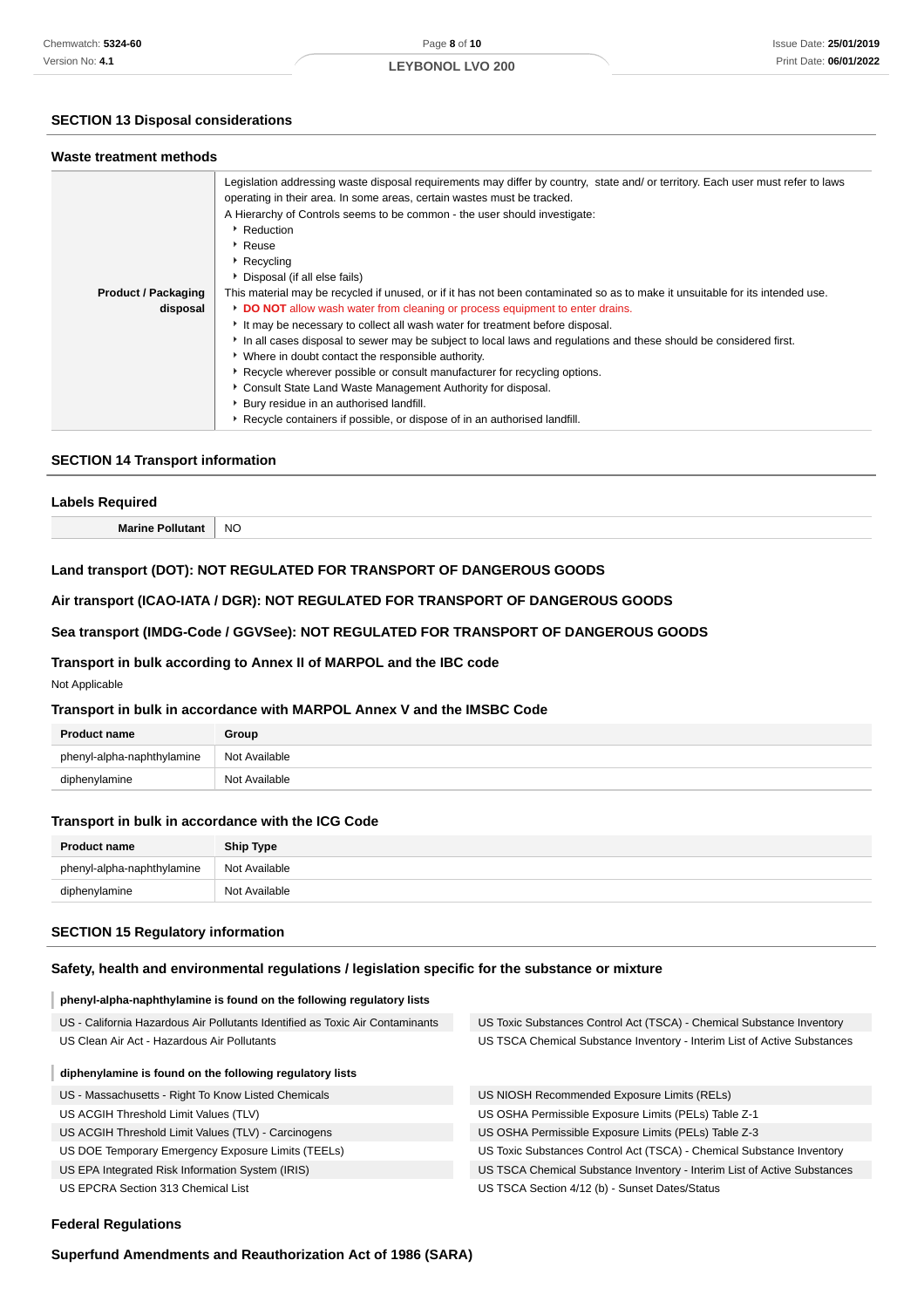## **Section 311/312 hazard categories**

| Flammable (Gases, Aerosols, Liquids, or Solids)              |           |
|--------------------------------------------------------------|-----------|
| Gas under pressure                                           | <b>No</b> |
| Explosive                                                    | <b>No</b> |
| Self-heating                                                 | <b>No</b> |
| Pyrophoric (Liquid or Solid)                                 | <b>No</b> |
| Pyrophoric Gas                                               | No        |
| Corrosive to metal                                           | <b>No</b> |
| Oxidizer (Liquid, Solid or Gas)                              | No        |
| Organic Peroxide                                             | <b>No</b> |
| Self-reactive                                                | <b>No</b> |
| In contact with water emits flammable gas                    | <b>No</b> |
| <b>Combustible Dust</b>                                      | <b>No</b> |
| Carcinogenicity                                              | No        |
| Acute toxicity (any route of exposure)                       | No        |
| Reproductive toxicity                                        | <b>No</b> |
| Skin Corrosion or Irritation                                 | <b>No</b> |
| Respiratory or Skin Sensitization                            | Yes       |
| Serious eye damage or eye irritation                         | <b>No</b> |
| Specific target organ toxicity (single or repeated exposure) | <b>No</b> |
| Aspiration Hazard                                            | <b>No</b> |
| Germ cell mutagenicity                                       | <b>No</b> |
| Simple Asphyxiant                                            | <b>No</b> |
| Hazards Not Otherwise Classified                             | No        |
|                                                              |           |

## **US. EPA CERCLA Hazardous Substances and Reportable Quantities (40 CFR 302.4)**

None Reported

## **State Regulations**

## **US. California Proposition 65** None Reported

## **National Inventory Status**

| <b>National Inventory</b>                          | <b>Status</b>                                                                                                                                                                                        |  |  |
|----------------------------------------------------|------------------------------------------------------------------------------------------------------------------------------------------------------------------------------------------------------|--|--|
| Australia - AIIC / Australia<br>Non-Industrial Use | Yes                                                                                                                                                                                                  |  |  |
| Canada - DSL                                       | Yes                                                                                                                                                                                                  |  |  |
| Canada - NDSL                                      | No (phenyl-alpha-naphthylamine; diphenylamine)                                                                                                                                                       |  |  |
| China - IECSC                                      | Yes                                                                                                                                                                                                  |  |  |
| Europe - EINEC / ELINCS /<br><b>NLP</b>            | Yes                                                                                                                                                                                                  |  |  |
| Japan - ENCS                                       | Yes                                                                                                                                                                                                  |  |  |
| Korea - KECI                                       | Yes                                                                                                                                                                                                  |  |  |
| New Zealand - NZIoC                                | Yes                                                                                                                                                                                                  |  |  |
| Philippines - PICCS                                | Yes                                                                                                                                                                                                  |  |  |
| <b>USA - TSCA</b>                                  | Yes                                                                                                                                                                                                  |  |  |
| Taiwan - TCSI                                      | Yes                                                                                                                                                                                                  |  |  |
| Mexico - INSQ                                      | Yes                                                                                                                                                                                                  |  |  |
| Vietnam - NCI                                      | Yes                                                                                                                                                                                                  |  |  |
| Russia - FBEPH                                     | Yes                                                                                                                                                                                                  |  |  |
| Legend:                                            | Yes = All CAS declared ingredients are on the inventory<br>No = One or more of the CAS listed ingredients are not on the inventory. These ingredients may be exempt or will require<br>registration. |  |  |